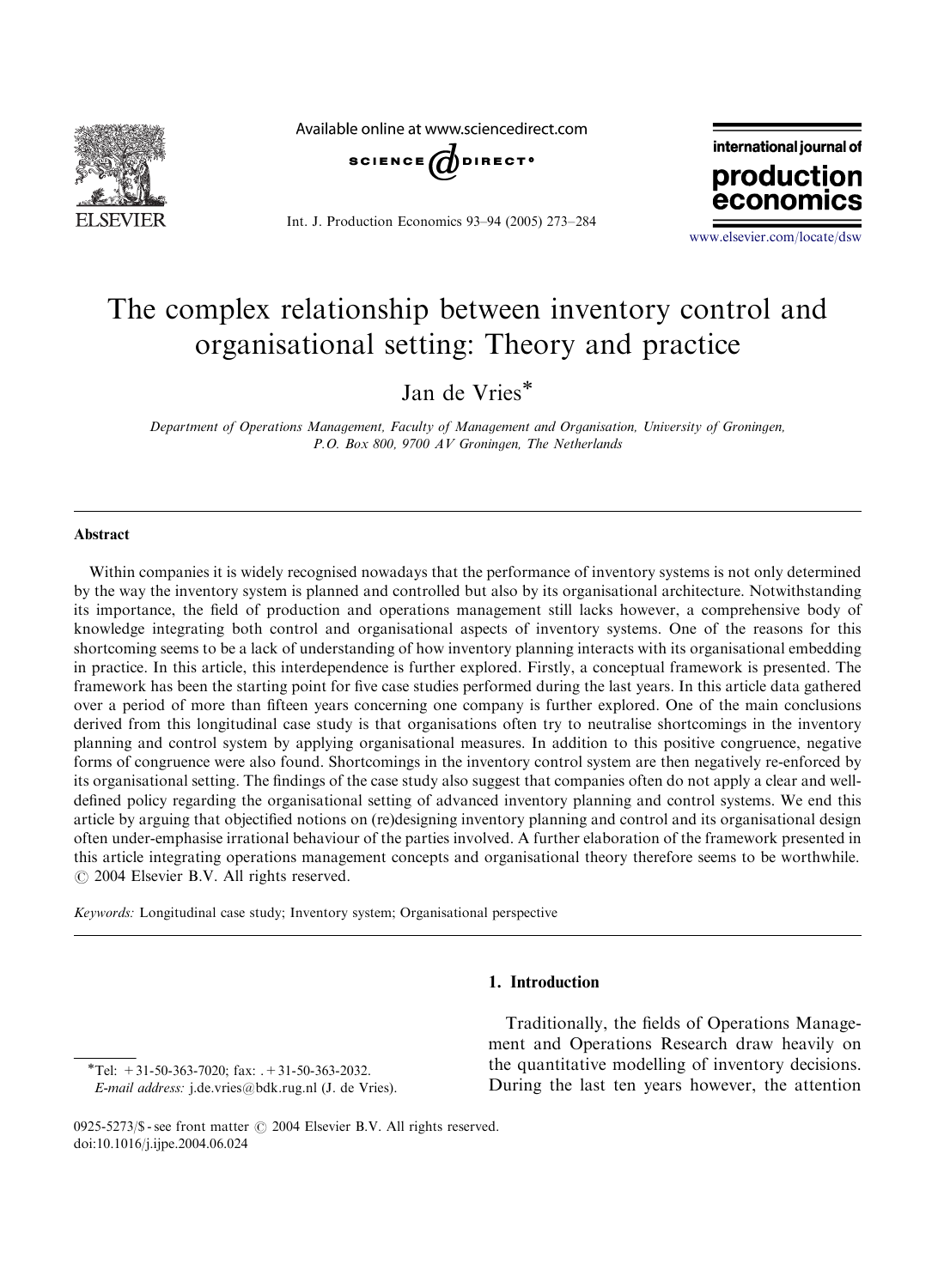has gradually shifted towards more qualitative elements of inventory systems including also organisational aspects like the allocation of authorities and responsibilities, the application of cross-functional teams in improving inventory management decisions and the changing relationship between production and inventory. It is well recognised nowadays that the performance of inventory systems not only depends on the planning algorithms that are used but also heavily relies on the organisational context of the inventory system. One can conclude therefore that the field of inventory management no longer is an isolated field solely dealing with optimising inventory-decisions but instead has evolved into a management area of eminent importance including a wide array of management topics.

The awareness that inventory management no longer is an isolated field but a management area that relates to many different management and organisational issues makes the (re)design process of inventory systems often a very complex decision-making process. This decision-making process not only consists of defining operational day-to-day decisions but also includes many strategic issues. As a consequence, strategic decisions on the design of inventory systems are not only restricted to Production and Sales but relate to almost all the management areas of the company.

This article reviews some important strategic and tactical aspects of organising inventory systems. On a strategic level it is argued that in the decision-making process three dominant factors are of importance, e.g. the physical setting of the inventory system, the overall planning and control structure of the production and distribution system involved and the organisational setting and context of the inventory system. These factors are worked out and conceptualised by means of a framework. One of the central themes of the framework is that to a certain degree the 'performance' of the inventory system depends on the accomplished fit between the above-mentioned variables.

In the second part of the article the framework is confronted with practice. This is done by presenting the results of a longitudinal case study. The case study describes and analyses succeeding changes in the inventory system of a Dutch paint manufacturer over a period of more than fifteen years. The case study indicates that an integrated perspective on inventory control including both the physical, planning and organisational context of the inventory system is very helpful in trying to understand the performance of inventory systems. In Section 4 the evolution of the inventory system of the company that was studied is further explored and discussed. In this analysis our main focus will be on the interaction and the interrelationship between inventory control and the organisational context of the inventory system. The last section of this article elaborates on some of the major findings of the case study. One conclusion derived from the case study is that the interaction and interrelationship between inventory control and its organisational setting can vary from positive re-enforcement to negative reenforcement. This conclusion and its implication is more underpinned and discussed in the last section.

#### 2. The organisational design of inventory control

Although the field of production and operations management and behavioural oriented disciplines show some overlap with respect to the issue of planning and control, a number of important dissimilarities between these two disciplines can be distinguished. In literature it is for instance extensively argued that social science oriented disciplines seem to be less technique and method oriented, more concentrated on key features of the production system and more heavily focused on behavioural aspects of the production system. At the same time the production and operations management disciplines are often characterised as design and technology oriented, concentrating on the unique characteristics of individual production systems and dominated by planning and control issues ([Meredith et al., 1989;](#page--1-0) [Meredith, 2001](#page--1-0); [Ruffini et al., 2000\)](#page--1-0).

Starting from these multiple competing paradigms it is not surprising that many of the concepts and frameworks regarding inventory management